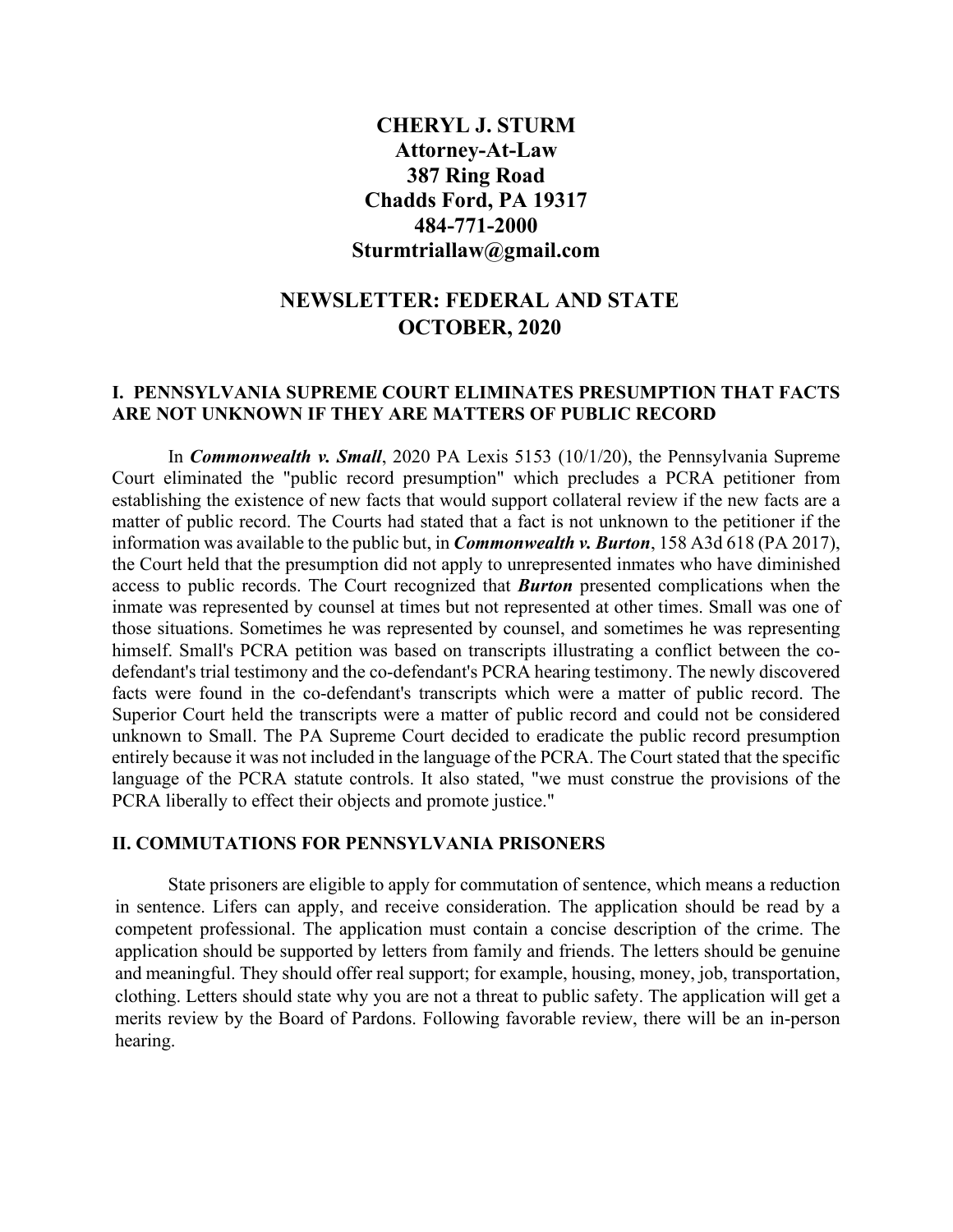### **III. FEDERAL PRISONERS: COMPASSIONATE RELEASE AND MEANING OF EXTRAORDINARY AND COMPELLING CIRCUMSTANCES**

The First Step Act amended 18 U.S.C. 3582. In Section 603 of the Act, Congress amended 18 U.S.C. 3582(c)(1)(A) to permit defendants to file a motion with the sentencing court for modification of the sentence "after the defendant has fully exhausted all administrative rights to appeal a failure of the Bureau of Prisons to bring a motion on the defendant's behalf or the lapse of 30 days from the receipt of such request by the warden of the defendant's facility, whichever is earlier." The statute provides an opportunity to apply to the sentencing court for a sentence reduction based on extraordinary and compelling reasons. The motion must demonstrate extraordinary and compelling circumstances. Such circumstances include the Covid-19 virus, and the prison conditions spreading the virus, plus advanced age or some other recognized CDC threat from the virus. For instance, a prisoner who had had a heart attack won his release from a 360 month-sentence by providing documentation of the heart attack and the threat to his life from the prison conditions. Prisoners have won sentence reductions from the failure on the part of the First Step Act to make changes to 924(c)(1)(C) retroactive. At least one district court has held that  $3582(c)(1)(A)$  can be used to reduce the very long sentences arising from stacking sentences for second or subsequent convictions for possession of a firearm during a drug trafficking offense before the first conviction became final.

#### **IV. SCOPE OF PRACTICE**

My practice encompasses plea negotiations, sentencing consultation, sentencing, preparation of sentencing memoranda, disciplinary problems, parole representation, parole appeals, parole memoranda, 2241 habeas corpus petitions, presidential pardons and commutations, state pardons and commutations, 2254 habeas corpus petitions, and 2255 motions, direct appeals in all Circuits, U.S. Supreme Court practice, treaty transfers, convention transfers, derivative citizenship claims, removal (deportation) proceedings, civil commitments, and other immigration matters. Published cases include, but are not limited to, the following: Harris v. Martin, 834 F2d 361 (3d Cir. 1987), United States v. Reshenberg, 893 F2d 1333 (3d Cir. 1989), United States v. Calabrese, 942 F2d 218 (3d Cir. 1991), United States v. Cole, 813 F2d 43 (3d Cir. 1987), United States v. Day, 969 F2d 39 (3d Cir. 1992), Farese v. Luther, 953 F2d 49 (3d Cir. 1992), Schiano v. Luther, 954 F2d 910 (3d Cir. 1992), United States v. Mathews, 11 F3d 583 (6th Cir. 1993), United States v. Nanfro, 64 F3d 98 (2d Cir. 2005), United States v. Henson, 948 F.Supp. 431 (MDPA 1996), United States v. Miller, 849 F2d 896 (4th Cir. 1988), Phifer v. Warden, 53 F3d 859 (7th Cir. 1995), Prioleau v. United States, 828 F.Supp. 261 (SDNY 1993), United States v. Tiller, 91 F3d 127 (3d Cir. 1996), United States v. Amerman, [2255 granted, sentence reduced) (EDPA 92- 498-02) affirmed 14 F3d 49 (2000); United States v. Eyer, 113 F3d 470 (3d Cir. 1997); United States v. Fields, 113 F3d 313 (2d Cir.1997); United States v. DePace, 120 F3d 233 (11th Cir. 1997); United States v. Derrick Williams, 158 F3d 736 (3d Cir. 1998), Paters v. United States, 159 F3d 1043 (7<sup>th</sup> Cir. 1998); United States v. Conhaim, 160 F3d 893 (2d Cir. 1998); United States v. DiPina, 178 F3d 68 (1st Cir. 1999), In re Weatherwax, CTA3 No. 99-3550 [Hazel-Atlas independent action is not a second or successive 2255 motion], Cullen v. United States, 194 F3d 401 (2d Cir. 1999), United States v. Almodovar, 100 F.Supp. 2d 301 (EDPA 2000, Ludwig, J.) Dabelko v. United States, 211 F3d 1268 (6th Cir. 2000); United States v. Carmichael, 216 F3d 224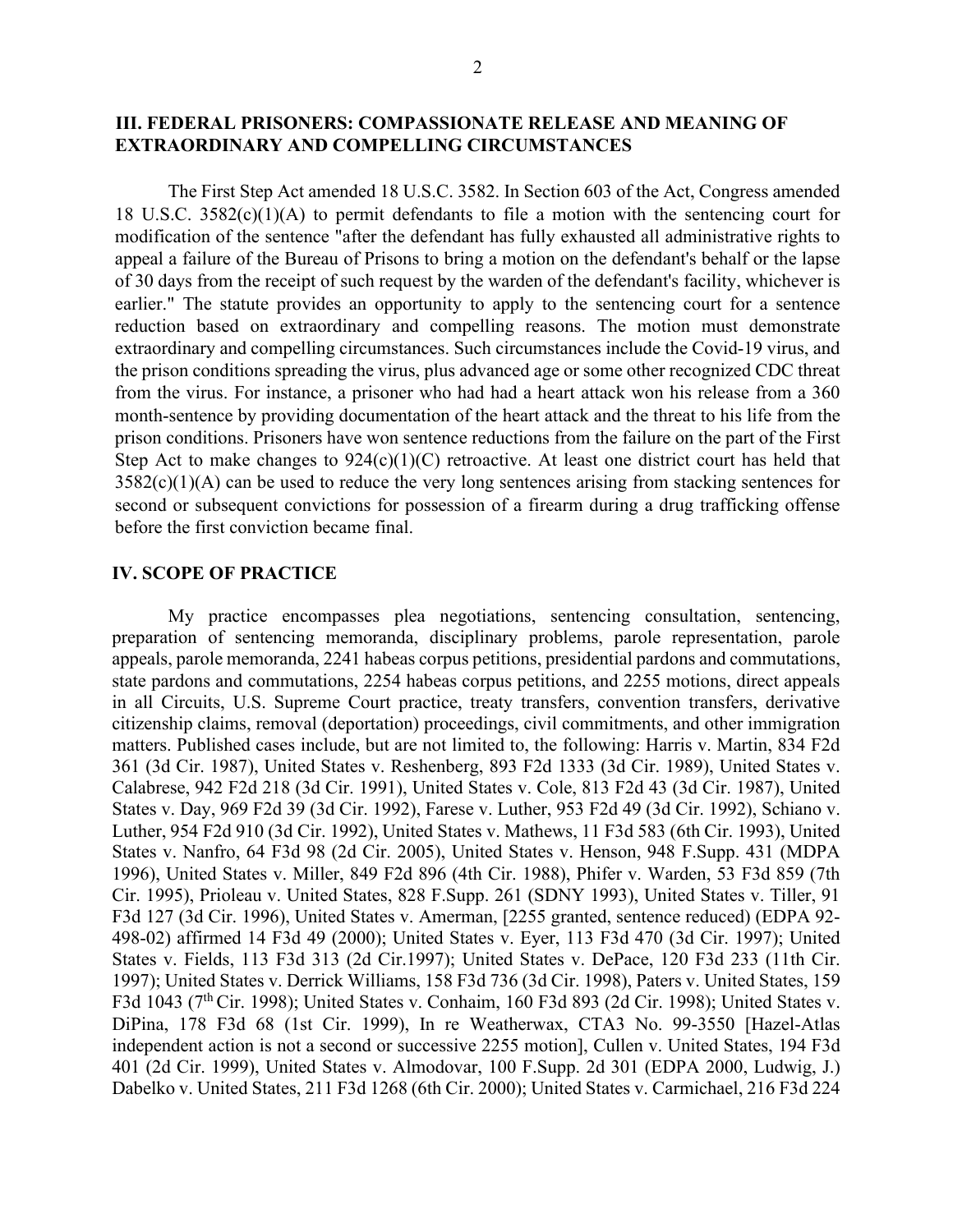(2d Cir. 2000); United States v. Williams, 247 F3d 353 (2d Cir. 2001); United States ex rel. Bryant v. Warden, 50 Fed. Appx. 13 (2d Cir. 2002), United States v. Peyton, 12 Fed. Appx. 145 (4th Cir. 2001); United States v. Smith, 348 F3d 545 (6th Cir. 2003); Blount v. United States, 330 F.Supp.2d 493 (EDPA 2004); Commonwealth v. Hanna, 964 A2d 923 (PA Super. 2009). Important unpublished cases include: United States v. Lopez, 93-246-01 (EDPA, Hutton, J, )[2255 granted]; United States v. Garcia-Cintron, 93CVl771 (EDPA, Gawthrop)[2255 granted, sentence reduced]; United States v. Fazekas, C.A. No. 94-1542 [WDPA, Diamond C.J.][2255 motion granted, sentence reduced from 30 years to 10 years], Henry Jones v. United States, 2:90CV 4291 [DNJ, Sarokin, J. ][2255 motion granted for ineffective assistance, prisoner released]; Hearn v. United States, CA. 93-464 [WDVA], [misclassification of methamphetamine, sentence reduced from 180 months to 90 months], United States v. Richard H. Wilson, 90 CRIM 69-01, 91 CIV 3326 [EDPA, Gawthrop][2255 motion granted, actual innocence; immediate release], United States v. Gevares, 961 F.Supp. 192 (NDOH, ED 1996)[2255 granted; firearms sentence vacated; government motion to resentence denied], United States v. Cross, CTA6 No. 03-3562 (sentence vacated, and reduced on remand), United States vs. Alexander, C'TA3 No. 96-1696 [sentence reduced, and case remanded for hearing on distinction between cocaine base and crack cocaine], United States v. Kostrick, 103 F3d 114 (3d Cir. 1996)[848 vacated], United States v. Michaels, 2001 U.S. Dist. Lexis 191 15 (EDPA, Fullam, J.)[term of supervised release reduced], United States v. Williams, 146 Fed. Appx. 656 (2d Cir. 2002)[sentence vacated and reduced], United States v. R. Thomas, 273 Fed. Appx. 103 (2d Cir. 2008)[sentence vacated and reduced], United States v. Matos, 92 Cr 39-A (EDVA, Ellis, J. granted, sentence reduced], United States v. Diaz, Crim. No. 92-78-02 [EDPA] [sentence reduced for miscalculation of criminal history category], United States v. Eberly, 5 F3d 1491 (3d Cir. 1993)[2255 granted, sentence vacated], United States v. Forde, 92- 429-A [ED VA, Hilton] [2255 granted, life sentence vacated; sentence reduced]; United States v. Cruz-Pagan, 91-006 [EDPA, life sentence vacated; sentence reduced], United States v. Ostreicher, 91 cv 3576 [EDNY, Weinstein, J.] [2255 motion vacated, special parole term vacated]; United States v. S. Jones, 22 F3d 304 (3d Cir. 1994)[2255 granted, sentence vacated]; United States v. S. Jones, 47 F3d 1162 (3d Cir. 1995)[2255 granted, sentence vacated, sentence reduced]; United States ex rel. Maurice Roberts v. Warden, 93-CV-1064 [NDNY] [Probation Department's imposition of restrictions on employment violated due process], Darryl Pierce v. United States, 89CR176 (MDPA, Rambo, J. )[2255 granted in part, sentence reduced], Baron v. United States, 97CV290 [DUT][2255 granted, sentence reduced and prisoner released]; Simpkins v. United States, 1999CR22 [NDWV, 2255 granted; failure to properly file 851 special information; sentence reduced]; United States v. Vernon, 92-340-01 [EDPA, Dalzell, J.] [2255 granted, restitution order vacated and modified]; United States v. Cora Love, 92-504-16 [EDPA, Giles, C.J., 2255 motion granted, sentence reduced]; United States v. Rosa, 90-38 [DNJ][2255 granted; sentence reduced]; United States v. Broadus, 91 CR209, 97CV965 [MDNC, Tilley, J.] [2255 granted in part, sentence reduced by 20 years]; United States v. Arevalo, 94CR702, 97 CV 946 [SDFLA, Moreno, J.] [2255 granted, sentence reduced]; United States v. H. Cruz, 93CR341 [SDFLA, Highsmith, J.] [2255 granted, sentence reduced]; Stocker v. Warden, 2004 U.S. Dist. Lexis 5395 [EDPA, Giles, C.J. Habeas corpus granted based on actual innocence, sentence vacated], Stovall v. Warden, 2005 U.S. Dist. Lexis 6758 (EDPA Diamond)[2254 habeas granted in part restoring right to appeal]; Pedretri v. United States, 1996 U.S. Dist. Lexis 6315 (NDNY, McAvoy C.J .)[2255 granted, sentence reduced]; United States v. Boggi, 1997 U.S. Dist. Lexis 14165 (EDPA 1997)[2255 granted, sentence reduced]; United States ex rel. Shriner v. Warden, 1:CV03-0481 (MDPA, Rambo, J.) [ [2241 habeas granted, sentence reduced], Commonwealth v.